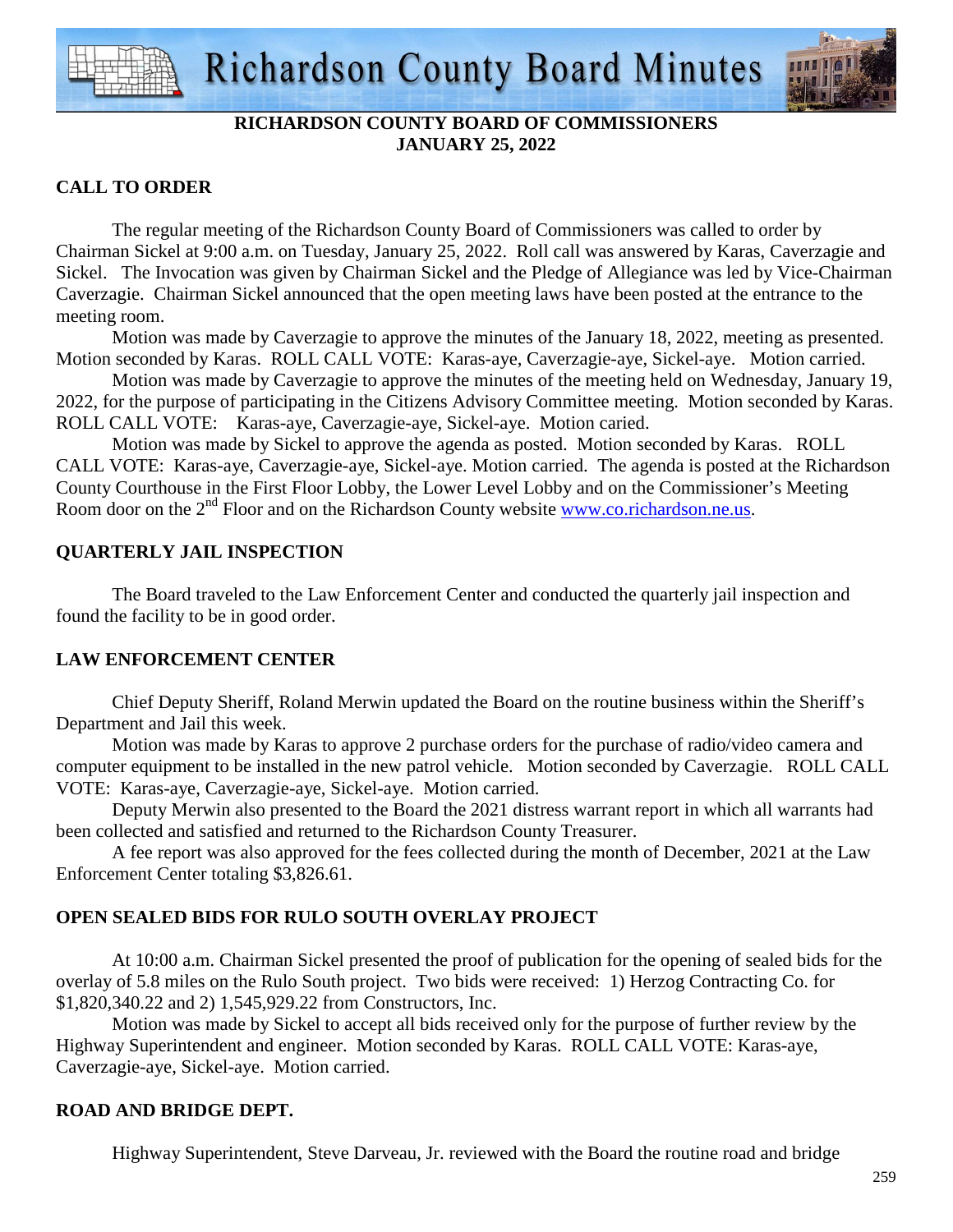

maintenance being done on County roads and bridges this past week. He requested that the Board schedule the public hearing for the One & Six Year Road Plan for Tuesday, February 22, 2022 at 10:00 a.m. An advertisement to fill 2 vacant positions at the Road and Bridge Department was also discussed and what the County should require for applicants to have CDL licenses.

# **EXECUTIVE SESSION**

Motion was made by Sickel to recess the regular meeting agenda and go into an executive session at 10:43 a.m. with Steve Darveau, Jr. Highway Superintendent to discuss January 25, 2022 EXECUTIVE SESSION (Cont.)

personnel matters and for the prevention of needless injury to the reputation of an individual. Motion seconded by Caverzagie. ROLL CALL VOTE: Karas-aye, Caverzagie-aye, Sickel-aye. Motion carried.

 Motion was made by Sickel to close the executive session at 12:16 p.m. and return to the regular meeting agenda. Motion seconded by Caverzagie. ROLL CALL VOTE: Karas-aye, Caverzagie-aye, Sickelaye. Motion carried.

# **CLAIMS**

Motion was made by Sickel to allow the payment of all claims that were submitted today. Motion seconded by Karas. ROLL CALL VOTE: Karas-aye, Caverzagie-aye, Sickel-aye. Motion carried.

> *(The claims listed below are available for public inspection at the office of the County Clerk during regular business hours.)*

#### **GENERAL FUND**

| Bartek-Ramsey, Amanda, reimb                                                                                              | 83.99    |
|---------------------------------------------------------------------------------------------------------------------------|----------|
| Brite, supp                                                                                                               | 2396.00  |
| Culligan, serv                                                                                                            | 193.24   |
| DAS State Accounting, serv                                                                                                | 30.88    |
| Falls City Auto Supply, supp                                                                                              | 158.92   |
| Falls City Journal, adv                                                                                                   | 1565.11  |
| Fankhauser, Nelsen, Werts, Ziskey & Merwin, serv<br>CR20-249, JV19-18, JV21-17, JV20-22, JV20-2, JV20-3, JV21-20, JV21-19 | 4553.73  |
| Farm & City, supp                                                                                                         | 76.57    |
| First Concord, fees                                                                                                       | 233.00   |
| Hullman's, serv                                                                                                           | 53.02    |
| Jeanne's Distribution, serv                                                                                               | 9674.55  |
| Lincoln National Life Ins., life ins.                                                                                     | 1148.82  |
| Medica, ins                                                                                                               | 47042.74 |
| Mercure, Steven, serv                                                                                                     | 5833.33  |
| Midwest Card and ID Solutions, sub                                                                                        | 1750.00  |
| Miller Monroe, fees                                                                                                       | 80.00    |
| Nemaha County Sheriff, fees                                                                                               | 18.50    |
| Office Depot, supp                                                                                                        | 141.05   |
| OPPD, serv                                                                                                                | 59.97    |
| Ouren, William, serv                                                                                                      | 300.00   |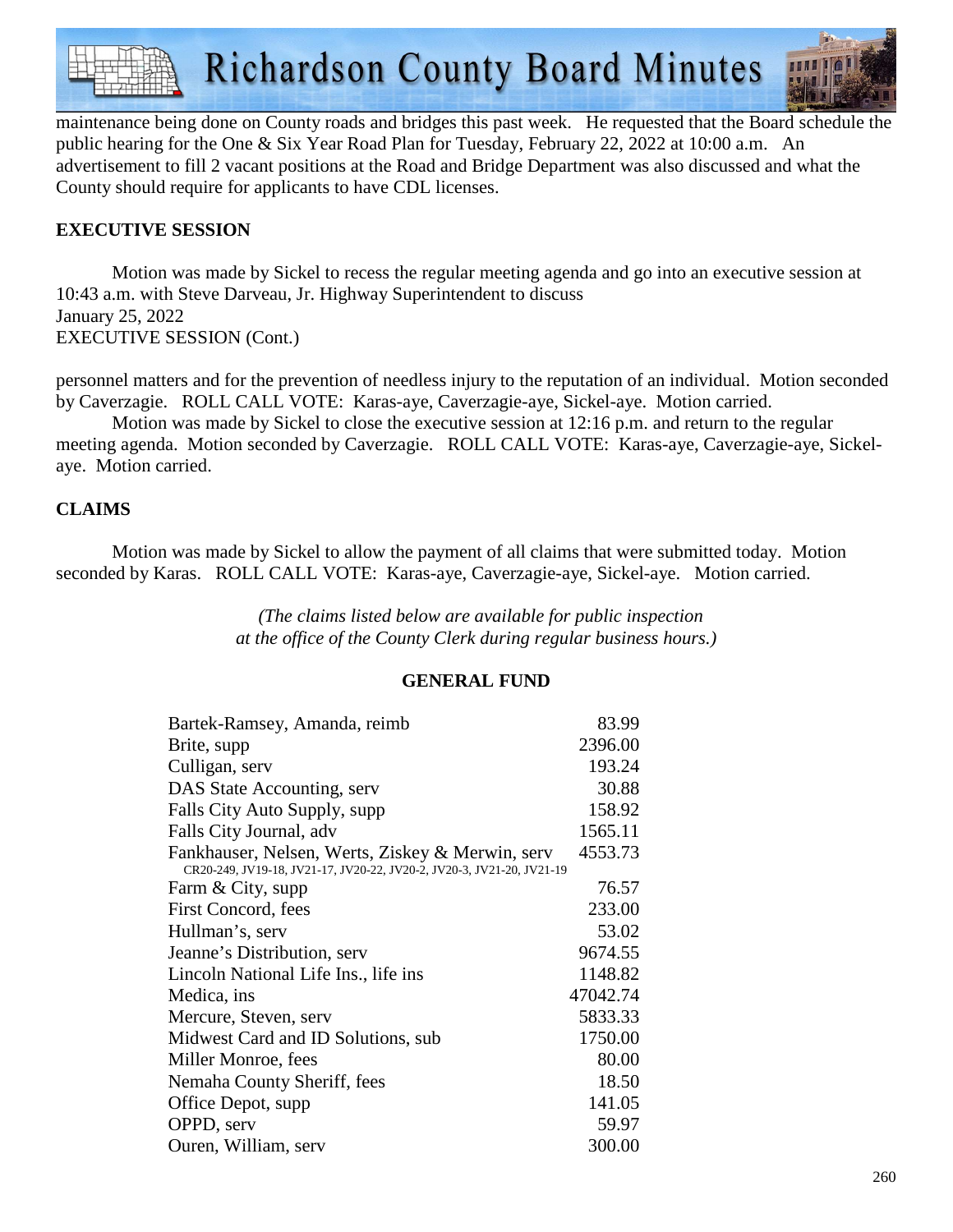# Richardson County Board Minutes



| Pest Control Services of SE NE, serv          | 45.00        |
|-----------------------------------------------|--------------|
| Petersen Reporting, serv                      | 292.63       |
| Principal Life Ins., prem                     | .01          |
| Quill, supp                                   | 266.99       |
| Ram Exterminators, serv                       | 45.00        |
| Richardson County Vendor, FICA/retire/etc     | 21952.92     |
| Secretary of State, fees                      | 60.00        |
| Stehlik Law Office, serv<br>CI10-252 C. Adams | 486.00       |
| SumnerOne, serv                               | 38.00        |
| Thompson, Dwight, serv                        | 180.00       |
| True Value, supp.                             | 15.13        |
| Verizon, serv                                 | 457.05       |
| Vision Care Direct, prem                      | 17.90        |
| Payroll Expense                               | 105356.80    |
| <b>TOTAL GENERAL FUND</b>                     | \$204,606.85 |
|                                               |              |

January 25, 2022 CLAIMS (Cont.)

# **ROAD & BRIDGE FUND**

| Capital One Trade Credit, supp                      | 39.99       |
|-----------------------------------------------------|-------------|
| Koch's Auto Service, supp.                          | 11501.80    |
| Martin Marietta Materials, rock                     | 4889.52     |
| Mohawk Rubber Sales of NE, supp                     | 711.31      |
| NE Assoc. of Co. Engineers, Hwy. Super, Surv., dues | 50.00       |
| NPPD, serv                                          | 92.51       |
| OPPD, serv                                          | 35.26       |
| Operation & Expense Account, reimb                  | 155.88      |
| Safety-Kleen Systems, supp.                         | 338.11      |
| Unifirst, serv                                      | 26.22       |
| Payroll Expense                                     | 34926.99    |
| <b>TOTAL ROAD &amp; BRIDGE FUND</b>                 | \$52,767.59 |

# **DRUG COURT FUND**

| <b>TOTAL DRUG COURT FUND</b>         | \$2,200.00 |
|--------------------------------------|------------|
| Wiltse, Sarah, serv                  | 1100.00    |
| Morrissey, Morrissey & Dalluge, serv | 1100.00    |

#### **ARPA FUNDS**